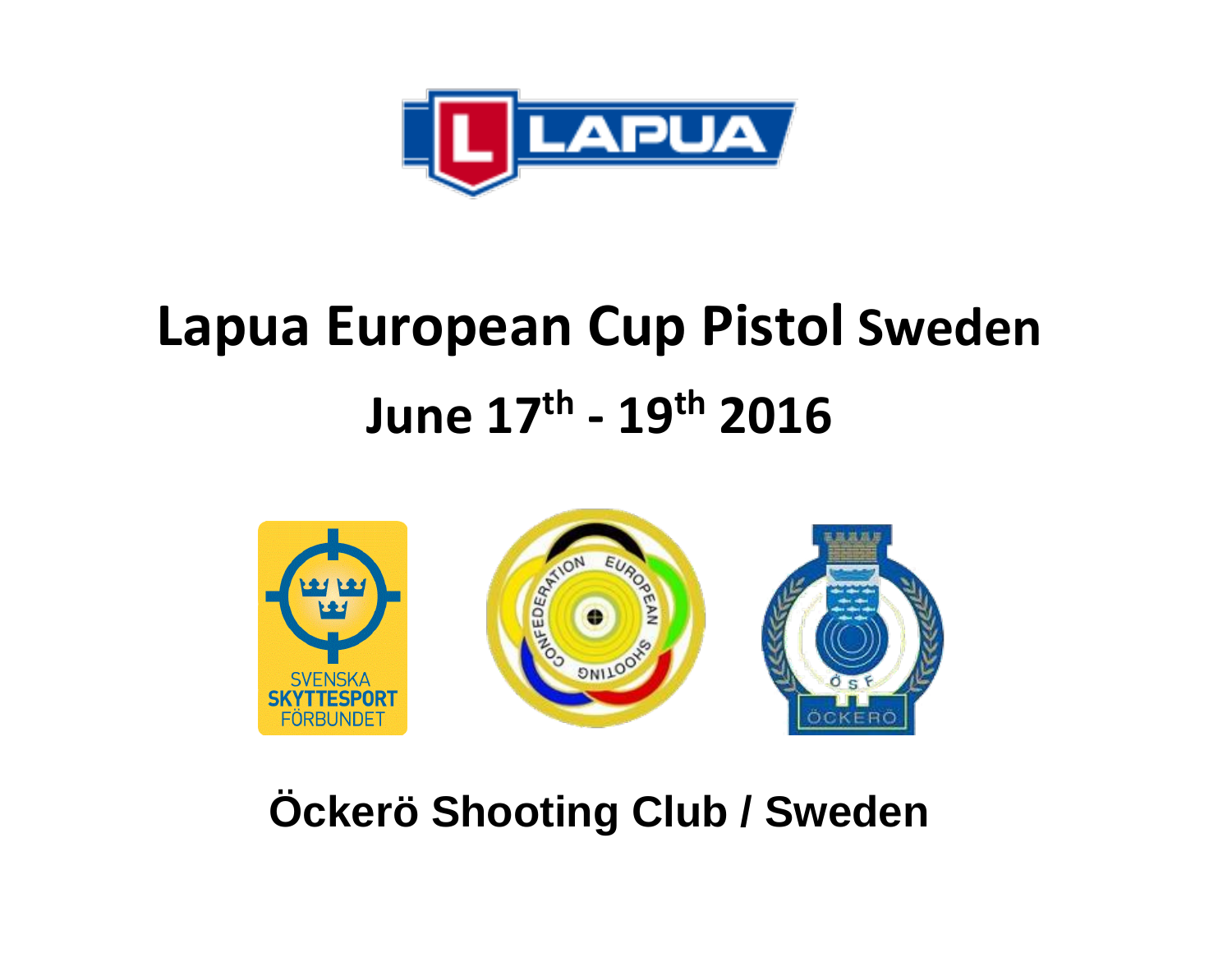## **Official Results**

### **Center Fire Pistol Standard Pistol**

The Shooting events of the LAPUA Eropean Shooting Confederation 25 meter. Center Fire Pistol and Standard Pistol Cup Öckerö 2016 were conducted in accordance with the official Rules and Regulations of the ISSF and General Regulations of the ESC.

Chairman Classification: Jan-Olof Olsson

Chairman Trigger weight Check: Jan-Olof Olsson

Chairman Pistol Jury: Jan-Olof Olsson Jury: Jan-Olof Olsson, Lars Erik Bjuhr, Fredrik Jägersvärd

Head of Contest: Lars Erik Bjuhr

Ranking list: Zenitha Bjuhr

#### **Qualified to final**

| <b>Centre Fire Pistol</b>     | <b>Standard Pistol</b> |                             |     |  |  |  |
|-------------------------------|------------------------|-----------------------------|-----|--|--|--|
| LOETSCHER, Sandro, SUI        | 584                    | HEMBRE, Pål, NOR            | 568 |  |  |  |
| SCHLEUTER, Michael, GER       | 579                    | LANDER, Per-Anders, SWE     | 564 |  |  |  |
| KLAUENBOESCH, Christian, SUI  | 578                    | DEMIERRE, Steve, SUI        | 562 |  |  |  |
| EKEBERG, Eirik Sjemmedal, NOR | 577                    | KLAENBOESCH, Christian, SUI | 561 |  |  |  |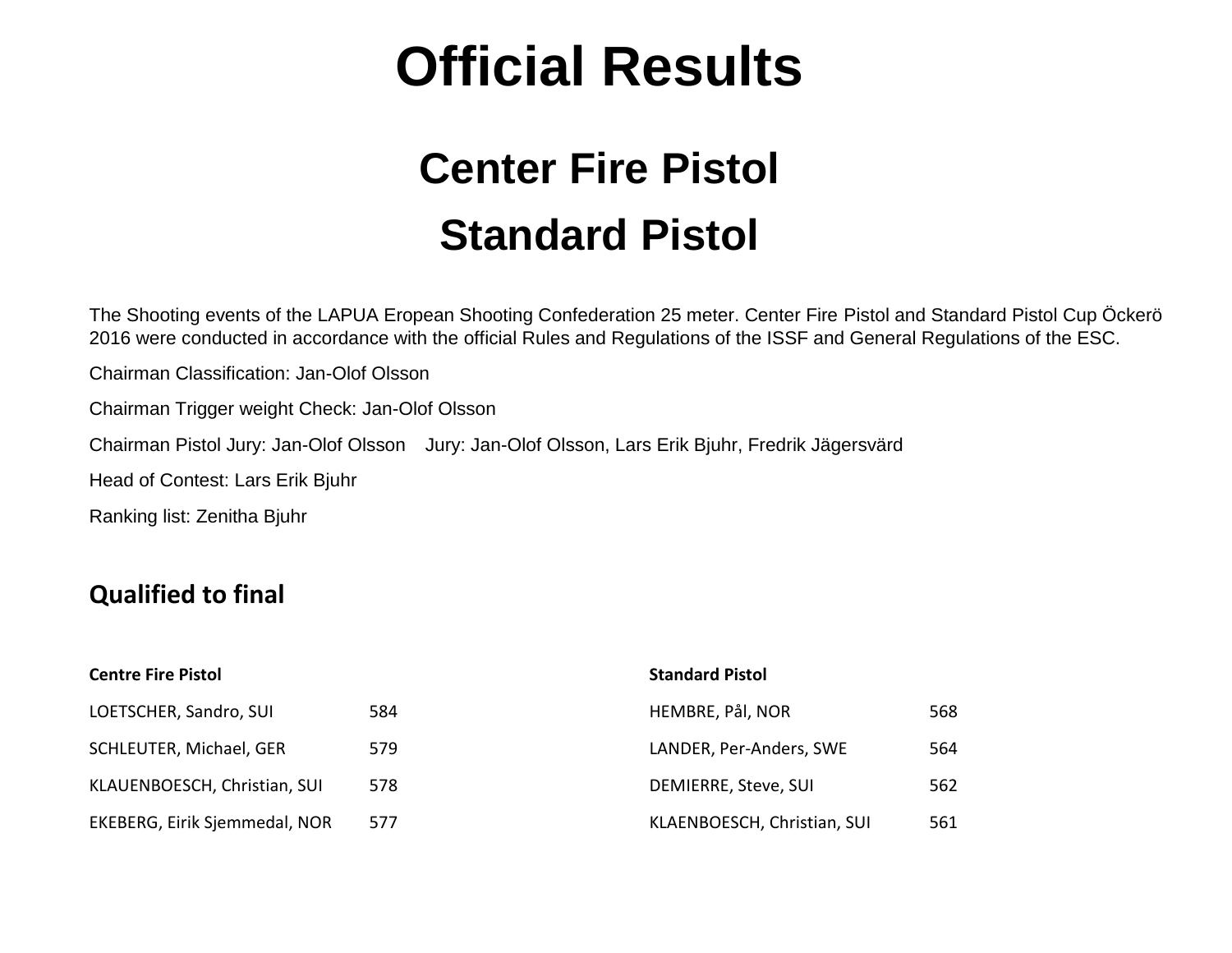#### **Öckerö Shooting Club Lapua European Cup Pistol June 18 th 2016 Öckerö Sweden**



#### **Center Fire Pistol**

|              |                           |            | s1 | s <sub>2</sub> | s3 | s4 | s <sub>5</sub> | s6 |     | s7 | s8 | s <sub>9</sub> | s10 | s11 | s12 |     |     |       |
|--------------|---------------------------|------------|----|----------------|----|----|----------------|----|-----|----|----|----------------|-----|-----|-----|-----|-----|-------|
| 1            | Loetscher, Sandro         | <b>SUI</b> | 49 | 48             | 48 | 46 | 49             | 49 | 289 | 49 | 50 | 49             | 49  | 49  | 49  | 295 | 584 | $17*$ |
| $\mathbf{2}$ | <b>Schleuter, Michael</b> | <b>GER</b> | 49 | 50             | 48 | 46 | 49             | 49 | 291 | 48 | 50 | 47             | 47  | 48  | 48  | 288 | 579 | $22*$ |
| 3.           | Klauenboesch, Christian   | <b>SUI</b> | 46 | 46             | 50 | 48 | 50             | 49 | 289 | 49 | 47 | 48             | 49  | 48  | 48  | 289 | 578 | $20*$ |
| 4            | Hembre, Pål               | <b>NOR</b> | 46 | 47             | 49 | 48 | 48             | 50 | 288 | 47 | 49 | 46             | 49  | 49  | 50  | 290 | 578 | $13*$ |
| 5.           | Ekeberg, Eirik Sjemmedal  | <b>NOR</b> | 47 | 49             | 48 | 48 | 47             | 49 | 288 | 46 | 48 | 49             | 50  | 48  | 49  | 290 | 578 | $12*$ |
| 6            | Demierre, Steve           | SUI        | 48 | 49             | 49 | 47 | 49             | 48 | 290 | 49 | 45 | 47             | 47  | 49  | 50  | 287 | 577 | $21*$ |
| 7.           | .ahti Temu                | <b>FIN</b> | 47 | 48             | 49 | 48 | 48             | 47 | 287 | 47 | 49 | 48             | 47  | 49  | 48  | 288 | 575 | 14'   |
| 8            | Meyer, Patrick            | <b>GER</b> | 47 | 48             | 48 | 49 | 47             | 48 | 287 | 47 | 49 | 50             | 49  | 48  | 44  | 287 | 574 | $23*$ |
| 9            | Bunes, Morgan             | <b>NOR</b> | 46 | 47             | 48 | 49 | 47             | 49 | 286 | 47 | 49 | 48             | 50  | 45  | 48  | 287 | 573 | $19*$ |
|              | 10 Nilsson, Mikael        | <b>SWE</b> | 46 | 48             | 49 | 47 | 48             | 46 | 284 | 48 | 47 | 49             | 48  | 48  | 48  | 288 | 572 | $15*$ |
|              | 11 Landebring, Håkan      | <b>SWE</b> | 45 | 48             | 48 | 50 | 47             | 49 | 287 | 48 | 46 | 48             | 49  | 46  | 48  | 285 | 572 | $15*$ |
|              | 12 Jorsäter, Jan          | <b>SWE</b> | 47 | 45             | 44 | 47 | 46             | 50 | 279 | 49 | 49 | 48             | 49  | 48  | 50  | 293 | 572 | $11*$ |
|              | 13 Michel, Pierre         | <b>GER</b> | 48 | 48             | 49 | 44 | 48             | 49 | 286 | 45 | 49 | 49             | 48  | 46  | 48  | 285 | 571 | $15*$ |
|              | 14 Trippel Stephan        | <b>GER</b> | 48 | 47             | 46 | 48 | 47             | 46 | 282 | 48 | 49 | 46             | 47  | 47  | 50  | 287 | 569 | $17*$ |
|              | 15 Hovd, Lasse            | <b>NOR</b> | 47 | 46             | 45 | 48 | 46             | 47 | 279 | 49 | 47 | 47             | 50  | 48  | 49  | 290 | 569 | $13*$ |
|              | 16 Engel, Torben          | <b>GER</b> | 45 | 46             | 46 | 48 | 48             | 47 | 280 | 46 | 49 | 47             | 48  | 48  | 50  | 288 | 568 | $17*$ |
|              | 17 Hembre, Roar           | <b>NOR</b> | 47 | 47             | 45 | 44 | 46             | 46 | 275 | 49 | 48 | 47             | 50  | 49  | 47  | 290 | 565 | $20*$ |
|              | 18 Meinander, Ari         | <b>FIN</b> | 46 | 46             | 47 | 47 | 47             | 48 | 281 | 47 | 49 | 48             | 47  | 47  | 46  | 284 | 565 | $14*$ |
|              | 19 Truelsson, Jan         | <b>DEN</b> | 49 | 47             | 47 | 47 | 47             | 45 | 282 | 47 | 44 | 48             | 48  | 47  | 48  | 282 | 564 | $13*$ |
|              | 20 Villemoes, Pia         | <b>DEN</b> | 48 | 48             | 45 | 47 | 47             | 46 | 281 | 44 | 47 | 48             | 45  | 48  | 47  | 279 | 560 | $9*$  |
|              | 21 Höholt, Martin         | <b>DEN</b> | 45 | 47             | 45 | 43 | 46             | 47 | 273 | 47 | 49 | 47             | 47  | 47  | 50  | 287 | 560 | $10*$ |
|              | 22 Klok, Ed               | <b>NED</b> | 45 | 43             | 45 | 46 | 48             | 47 | 274 | 37 | 47 | 48             | 49  | 50  | 48  | 279 | 553 | $16*$ |
|              | 23 Sörensen, Holger       | <b>DEN</b> | 44 | 48             | 43 | 44 | 45             | 44 | 268 | 49 | 48 | 46             | 46  | 45  | 47  | 281 | 549 | $4*$  |
|              | 24 de Brouwer, Gertjan    | <b>NED</b> | 48 | 46             | 46 | 47 | 48             | 48 | 283 | 44 | 46 | 47             | 44  | 49  | 34  | 264 | 547 | $6*$  |
|              | 25 Jensen, John           | <b>DEN</b> | 49 | 44             | 49 | 43 | 45             | 44 | 274 | 44 | 39 | 43             | 45  | 43  | 45  | 259 | 533 | $11*$ |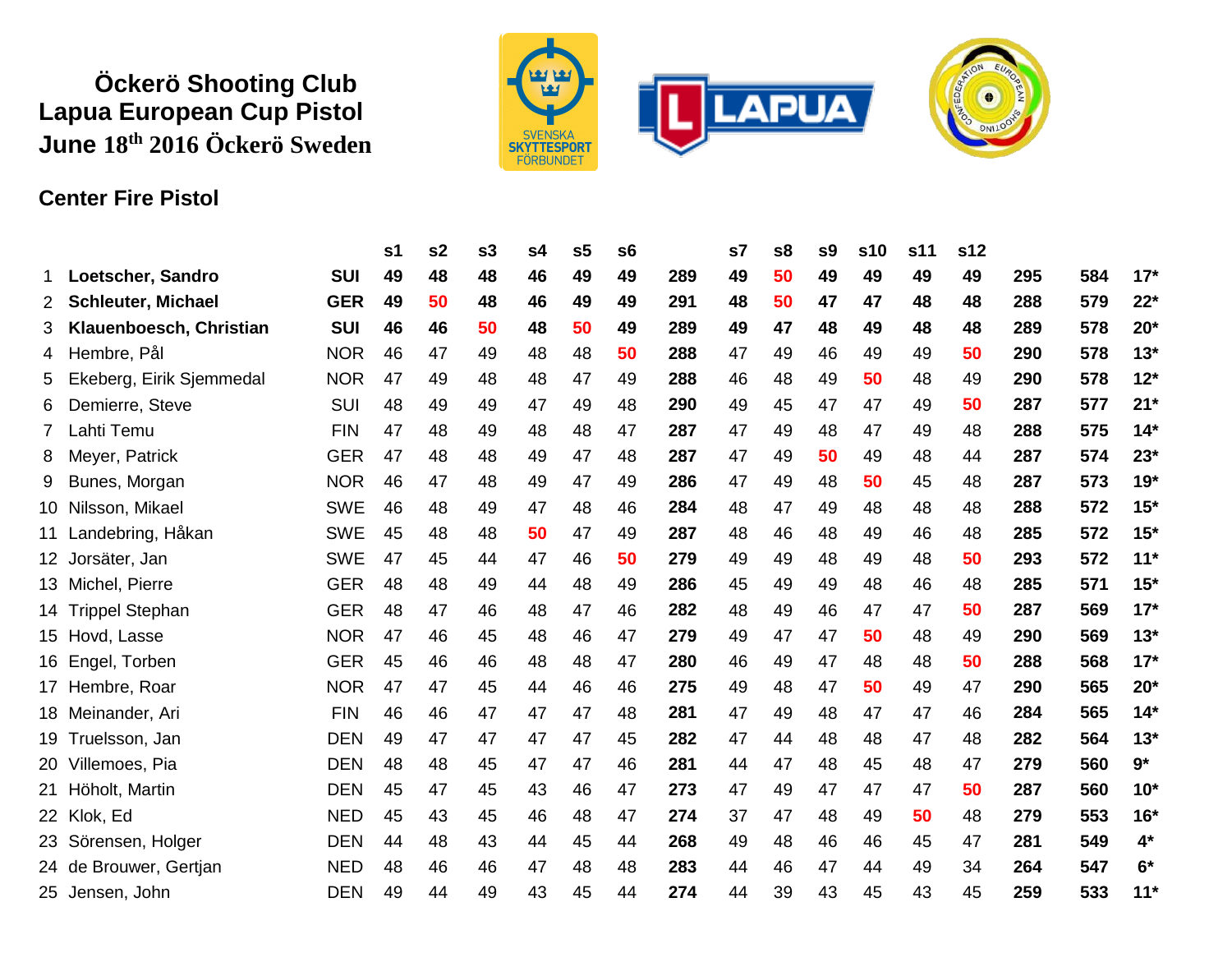#### **Öckerö Shooting Club Lapua European Cup Pistol June 19th 2016 Öckerö Sweden**

#### **Standard Pistol**







|                 |                                |            | <b>150 sek</b> |    |    |    |     | 20sek |    |    |    | 10 sek |    |    |    |    |     |     |       |
|-----------------|--------------------------------|------------|----------------|----|----|----|-----|-------|----|----|----|--------|----|----|----|----|-----|-----|-------|
| 1               | Loetscher, Sandro              | <b>SUI</b> | 50             | 47 | 49 | 48 | 194 | 47    | 48 | 47 | 43 | 185    | 48 | 47 | 50 | 46 | 191 | 570 | $16*$ |
| 2               | <b>Hembre, Pål</b>             | <b>NOR</b> | 47             | 50 | 49 | 47 | 193 | 45    | 47 | 49 | 49 | 190    | 45 | 47 | 46 | 47 | 185 | 568 | $19*$ |
| 3               | <b>Meyer, Patrick</b>          | <b>GER</b> | 48             | 48 | 49 | 48 | 193 | 49    | 46 | 49 | 47 | 191    | 44 | 44 | 48 | 48 | 184 | 568 | $16*$ |
| 4               | Michel, Pierre                 | <b>GER</b> | 47             | 47 | 49 | 45 | 188 | 47    | 47 | 48 | 49 | 191    | 46 | 47 | 47 | 48 | 188 | 567 | $15*$ |
| 5               | <b>Lander Per-Anders</b>       | <b>SWE</b> | 46             | 47 | 48 | 48 | 189 | 48    | 47 | 48 | 49 | 192    | 45 | 45 | 44 | 49 | 183 | 564 | $7^*$ |
| 6               | <b>Demierre, Steve</b>         | <b>SUI</b> | 46             | 49 | 47 | 50 | 192 | 46    | 48 | 48 | 45 | 187    | 46 | 45 | 46 | 46 | 183 | 562 | $13*$ |
| 7               | <b>Klauenboesch, Christian</b> | <b>SUI</b> | 47             | 50 | 48 | 48 | 193 | 47    | 45 | 45 | 46 | 183    | 47 | 47 | 45 | 46 | 185 | 561 | $9*$  |
| 8               | Truelsson, Jan                 | <b>DEN</b> | 47             | 48 | 48 | 48 | 191 | 45    | 43 | 49 | 46 | 183    | 45 | 48 | 48 | 44 | 185 | 559 | $12*$ |
| 9               | Engel, Torben                  | <b>GER</b> | 47             | 46 | 47 | 48 | 188 | 49    | 49 | 46 | 45 | 189    | 47 | 46 | 44 | 44 | 181 | 558 | $10*$ |
| 10 <sup>1</sup> | Schleuter, Michael             | <b>GER</b> | 47             | 48 | 45 | 44 | 184 | 47    | 47 | 48 | 47 | 189    | 46 | 49 | 46 | 43 | 184 | 557 | $9*$  |
|                 | 11 Lahti Temu                  | <b>FIN</b> | 48             | 46 | 49 | 49 | 192 | 44    | 43 | 46 | 45 | 178    | 43 | 48 | 49 | 46 | 186 | 556 | $12*$ |
|                 | 12 Landebring, Håkan           | <b>SWE</b> | 48             | 45 | 47 | 48 | 188 | 45    | 47 | 46 | 47 | 185    | 46 | 44 | 47 | 46 | 183 | 556 | $9*$  |
|                 | 13 Trippel Stephan             | <b>GER</b> | 47             | 49 | 48 | 47 | 191 | 48    | 47 | 49 | 46 | 190    | 47 | 44 | 42 | 41 | 174 | 555 | $11*$ |
|                 | 14 Nilsson, Mikael             | <b>SWE</b> | 47             | 49 | 47 | 45 | 188 | 45    | 46 | 44 | 45 | 180    | 46 | 48 | 47 | 44 | 185 | 553 | $9*$  |
|                 | 15 Hovd, Lasse                 | <b>NOR</b> | 46             | 47 | 47 | 45 | 185 | 46    | 47 | 47 | 48 | 188    | 45 | 45 | 44 | 46 | 180 | 553 | $8*$  |
|                 | 16 Bunes, Morgan               | <b>NOR</b> | 48             | 50 | 46 | 47 | 191 | 46    | 42 | 44 | 43 | 175    | 47 | 44 | 47 | 47 | 185 | 551 | $6*$  |
|                 | 17 Meinander, Ari              | <b>FIN</b> | 46             | 48 | 47 | 46 | 187 | 46    | 45 | 48 | 43 | 182    | 45 | 46 | 44 | 46 | 181 | 550 | $7^*$ |
|                 | 18 Ekeberg, Eirik Sjemmedal    | <b>NOR</b> | 49             | 47 | 48 | 47 | 191 | 47    | 45 | 47 | 45 | 184    | 39 | 41 | 46 | 48 | 174 | 549 | $9*$  |
|                 | 19 Villemoes, Pia              | <b>DEN</b> | 48             | 43 | 48 | 47 | 186 | 42    | 44 | 49 | 44 | 179    | 41 | 42 | 43 | 47 | 173 | 538 | $7^*$ |
|                 | 20 Hembre, Roar                | <b>NOR</b> | 43             | 46 | 43 | 46 | 178 | 47    | 44 | 46 | 47 | 184    | 43 | 44 | 43 | 45 | 175 | 537 | $8*$  |
|                 | 21 Sörensen, Holger            | <b>DEN</b> | 47             | 46 | 49 | 46 | 188 | 43    | 45 | 41 | 45 | 174    | 42 | 46 | 45 | 42 | 175 | 537 | $7^*$ |
|                 | 22 Klok, Ed                    | <b>NED</b> | 42             | 45 | 46 | 43 | 176 | 42    | 45 | 47 | 43 | 177    | 45 | 42 | 44 | 41 | 172 | 525 | $2^*$ |
|                 | 23 Jensen, John                | <b>DEN</b> | 42             | 48 | 43 | 41 | 174 | 45    | 46 | 45 | 39 | 175    | 43 | 46 | 43 | 41 | 173 | 522 | $3^*$ |
|                 | 24 Höholt, Martin              | <b>DEN</b> | 45             | 45 | 48 | 47 | 185 | 41    | 47 | 41 | 45 | 174    | 40 | 37 | 42 | 43 | 162 | 521 | $6*$  |
|                 | 25 de Brouwer, Gertjan         | <b>NED</b> | 45             | 47 | 43 | 45 | 180 | 42    | 42 | 47 | 38 | 169    | 34 | 49 | 40 | 38 | 161 | 510 | $1^*$ |